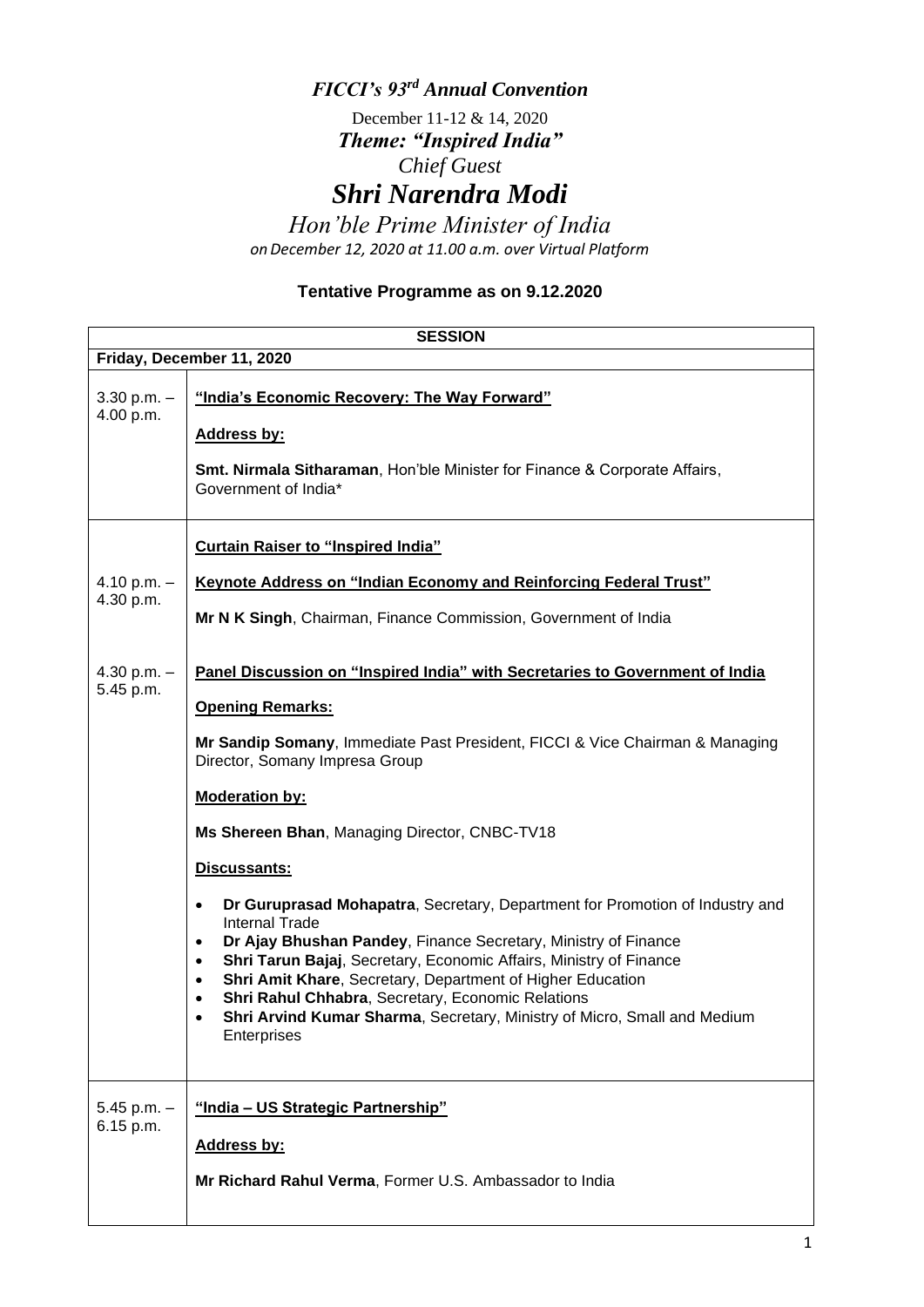| 6.30 p.m. $-$<br>7.00 p.m.    | "Indian Mythology and Business"<br>Modern business and principles of management are of recent origin.                                                                                                                                                                                                                                                                                                                                                                                                                                                                                                                                                                                                                                                                                                                                                                                                                                                                                                                                                                                                                                                                                                    |
|-------------------------------|----------------------------------------------------------------------------------------------------------------------------------------------------------------------------------------------------------------------------------------------------------------------------------------------------------------------------------------------------------------------------------------------------------------------------------------------------------------------------------------------------------------------------------------------------------------------------------------------------------------------------------------------------------------------------------------------------------------------------------------------------------------------------------------------------------------------------------------------------------------------------------------------------------------------------------------------------------------------------------------------------------------------------------------------------------------------------------------------------------------------------------------------------------------------------------------------------------|
|                               | A study of Indian mythology suggests that without principle of management event and<br>activities could not have taken place.                                                                                                                                                                                                                                                                                                                                                                                                                                                                                                                                                                                                                                                                                                                                                                                                                                                                                                                                                                                                                                                                            |
|                               | The session will explore the connect between Indian Mythology and modern business,<br>what are the lessons and learnings.                                                                                                                                                                                                                                                                                                                                                                                                                                                                                                                                                                                                                                                                                                                                                                                                                                                                                                                                                                                                                                                                                |
|                               | <b>Address by:</b>                                                                                                                                                                                                                                                                                                                                                                                                                                                                                                                                                                                                                                                                                                                                                                                                                                                                                                                                                                                                                                                                                                                                                                                       |
|                               | Mr Atul Satya Koushik, Indian Mythology Expert and Playwright & Director                                                                                                                                                                                                                                                                                                                                                                                                                                                                                                                                                                                                                                                                                                                                                                                                                                                                                                                                                                                                                                                                                                                                 |
|                               | Saturday, December 12, 2020                                                                                                                                                                                                                                                                                                                                                                                                                                                                                                                                                                                                                                                                                                                                                                                                                                                                                                                                                                                                                                                                                                                                                                              |
| $9.00 a.m. -$<br>9.30 a.m.    | "The Future is Now"<br>Every major industry is undergoing a transformation. Convergence of AI, robotics, virtual<br>reality, digital technology and sensors among others would shape the world and alter the<br>course of history. Some believe that the transition and future is some time away. The<br>session will focus on "the Future is Now".                                                                                                                                                                                                                                                                                                                                                                                                                                                                                                                                                                                                                                                                                                                                                                                                                                                      |
|                               | <b>Address by:</b>                                                                                                                                                                                                                                                                                                                                                                                                                                                                                                                                                                                                                                                                                                                                                                                                                                                                                                                                                                                                                                                                                                                                                                                       |
|                               | Dr Peter H. Diamandis, Founder and Executive Chairman, XPRIZE Foundation and<br>Executive Founder and Director, Singularity University                                                                                                                                                                                                                                                                                                                                                                                                                                                                                                                                                                                                                                                                                                                                                                                                                                                                                                                                                                                                                                                                   |
| $9.30$ a.m. $-$<br>10.30 a.m. | "Al & the New Digital World Ahead"<br>In a world marked by the COVID-19 pandemic, AI and digital technology's transformative<br>power are being accelerated in every sector. Manufacturing, health, education,<br>government, and service sectors have been reshaped by insights gained from digital tools.<br>At the core of this, data analytics, speech recognition and machine learning have helped<br>industries formulate strategy and adapt to a changing future.<br>What are the implications of this? As India scales new heights in innovation, its increased<br>investment in emerging technologies cannot be missed. A sizeable portion of India's \$5<br>trillion economy size should come from the research and development of AI in India. While<br>the country moves towards manufacturing 4.0, AI is set to play a crucial role in spurring<br>growth. India is in a unique position to thrive on the global digital wave with AI as its pivot.<br>This session will review the country's current technological development and trends in the<br>AI space- explore its future possibilities and the way ahead for governments, firms, and<br>businesses to utilise AI in the new normal |
|                               | <b>Welcome &amp; Introductory Remarks:</b><br>Ms Nivruti Rai, Country Head, Intel India & Vice President, DPG, Intel Technology India<br>Pvt. Ltd.                                                                                                                                                                                                                                                                                                                                                                                                                                                                                                                                                                                                                                                                                                                                                                                                                                                                                                                                                                                                                                                       |
|                               | <b>Fireside Chat</b><br>Dr Sangita Reddy, President, FICCI &<br>Mr Satya Nadella, Chief Executive Officer, Microsoft                                                                                                                                                                                                                                                                                                                                                                                                                                                                                                                                                                                                                                                                                                                                                                                                                                                                                                                                                                                                                                                                                     |
|                               | Speakers:                                                                                                                                                                                                                                                                                                                                                                                                                                                                                                                                                                                                                                                                                                                                                                                                                                                                                                                                                                                                                                                                                                                                                                                                |
|                               | Mr Raja Koduri, Chief Architect, Intel Corporation<br>$\bullet$<br>Dr Anish Shah, Dy MD & Group CFO, Mahindra Group<br>$\bullet$<br>Dr Eric Schmidt, ex-Chairman Alphabet and Chairman of National Security<br>$\bullet$<br>Commission on AI (NSCAI)<br>Prof. Karim R. Lakhani, Charles Edward Wilson Professor of Business<br>٠<br>Administration, Harvard Business School                                                                                                                                                                                                                                                                                                                                                                                                                                                                                                                                                                                                                                                                                                                                                                                                                              |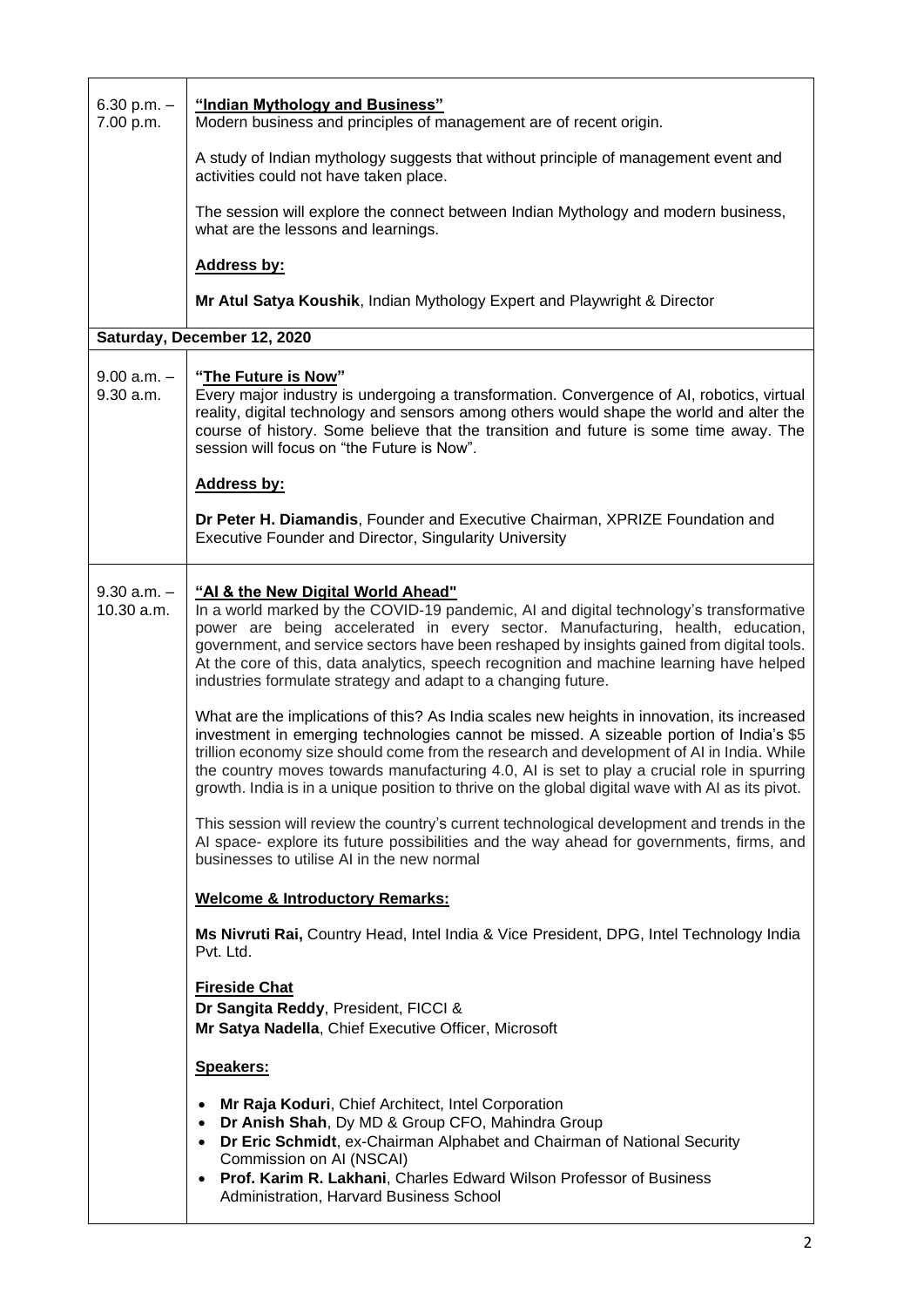| $10.30 a.m. -$<br>$10.45$ a.m. | "Inspired India: A Business Leader's Perspective"<br>"Our country is as strong as our enterprise"                                                                                                                                                                                                                                                                                                                                                                                                      |
|--------------------------------|--------------------------------------------------------------------------------------------------------------------------------------------------------------------------------------------------------------------------------------------------------------------------------------------------------------------------------------------------------------------------------------------------------------------------------------------------------------------------------------------------------|
|                                | Role of the corporate sector, the leadership provided by business leaders and how they<br>cooperate and partner with stakeholders will be the crux of our future for inclusive and<br>sustainable growth. Mr N Chandrasekaran, Chairman, Tata Sons, would share a business<br>leader's perspective.                                                                                                                                                                                                    |
|                                | <b>Address by:</b>                                                                                                                                                                                                                                                                                                                                                                                                                                                                                     |
|                                | Mr N Chandrasekaran, Chairman, Tata Sons                                                                                                                                                                                                                                                                                                                                                                                                                                                               |
| 11.00 a.m.                     | <b>Inauguration of the FICCI Annual Convention:</b>                                                                                                                                                                                                                                                                                                                                                                                                                                                    |
| 11.50 a.m.                     | Shri Narendra Modi, Hon'ble Prime Minister of India                                                                                                                                                                                                                                                                                                                                                                                                                                                    |
| $11.50 a.m. -$                 | "Atmanirbhar Bharat - Manufacturing"                                                                                                                                                                                                                                                                                                                                                                                                                                                                   |
| 1 p.m.                         | At a time when lockdowns have become a feature of the new normal, the world we live in<br>has transformed ever so quickly, and most noticeably in the manufacturing sector. Firms<br>have reinvented and redesigned manufacturing processes- including logistics, delivery,<br>and payment methods. Collaboration among firms, both domestic and international, has<br>created a new eco-system to closely connect suppliers, customers, manufacturers, and<br>other stakeholders in the supply chain. |
|                                | This has created a vast opportunity for India to integrate with the global supply chain and<br>more so for our MSMEs. The government's policies on 'Atmanirbhar Bharat' in which PLI<br>is going to play a major role along with reforms in land and labour laws, can not only make<br>us self-reliant but also enable us to supply to the world on large scale. This will help grow<br>our manufacturing from 16 - 24% of GDP along with the promise of employment to many.                           |
|                                | The use of digital technology, AI, ML, IOT & 3D Printing and sharing of data in real-time<br>both within the organisation and across the supply chain are transforming the<br>manufacturing landscape and can catapult our Industry to the next level of innovation<br>platform with a global competitive edge.                                                                                                                                                                                        |
|                                | The session will focus on the current initiatives taken by the Government under PLI,<br>MSME, Financing and many more reforms that are integral to a globally competitive<br>manufacturing sector.                                                                                                                                                                                                                                                                                                     |
|                                | Keynote Address on "Role of MSME's in Atmanirbhar Bharat" by:                                                                                                                                                                                                                                                                                                                                                                                                                                          |
|                                | Shri Nitin Gadkari, Hon'ble Minister for MSME, Road Transport & Highways,<br>Government of India                                                                                                                                                                                                                                                                                                                                                                                                       |
|                                | Special Address on "PLI for Exponential Growth of Manufacturing" by:                                                                                                                                                                                                                                                                                                                                                                                                                                   |
|                                | Shri Amitabh Kant, CEO, NITI Aayog                                                                                                                                                                                                                                                                                                                                                                                                                                                                     |
|                                | Discussants:                                                                                                                                                                                                                                                                                                                                                                                                                                                                                           |
|                                | Mr Hemant Malik, Divisional Chief Executive, Food Business, ITC Limited, ITC<br>$\bullet$<br><b>Green Centre</b><br>Mr Sunil Vachani, Chairman, Dixon Technologies India Ltd.<br>$\bullet$                                                                                                                                                                                                                                                                                                             |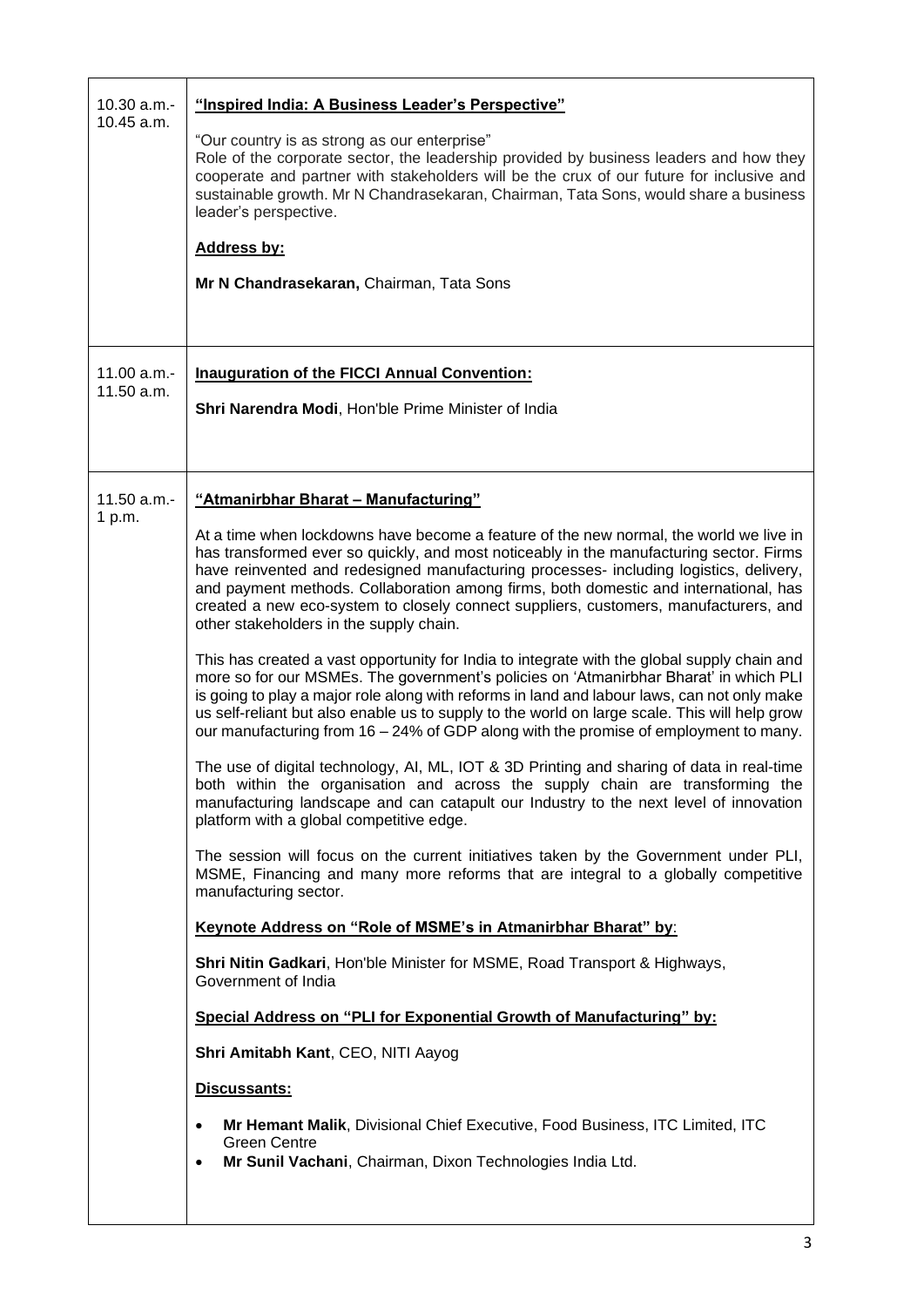| 1 p.m. $-$<br>1.30 p.m.      | "The Building Blocks of the New India"<br>FICCI's Annual Convention with the theme "Inspired India", is a platform and an occasion<br>to discuss the way forward in creating the building blocks of a new India. Traditional<br>sectors like textiles and apparel, leather, gems, and jewellery have played a key role, over<br>the years. However, the IT & BPO sector, the automobile sector, the telecom sectors, and<br>more recently the AI & digital sector have created a new set of entrepreneurs.<br>As the country steers into a new era of digitisation, which sector will continue to be the<br>building blocks of a new India: which new sectors will emerge! What would be the nature<br>of entrepreneurship and what are the key enablers for EODB in the economic map of India.<br>In this session, Shri Piyush Goyal Hon'ble Minister for Commerce & Industry will share his<br>views, thoughts, and ideas on the New Building blocks of a new India.<br><b>Address by:</b><br>Shri Piyush Goyal, Hon'ble Minister for Commerce & Industry & Railways, Government<br>of India                                                                                                                    |
|------------------------------|-------------------------------------------------------------------------------------------------------------------------------------------------------------------------------------------------------------------------------------------------------------------------------------------------------------------------------------------------------------------------------------------------------------------------------------------------------------------------------------------------------------------------------------------------------------------------------------------------------------------------------------------------------------------------------------------------------------------------------------------------------------------------------------------------------------------------------------------------------------------------------------------------------------------------------------------------------------------------------------------------------------------------------------------------------------------------------------------------------------------------------------------------------------------------------------------------------------------|
| 1.30 p.m. $-$<br>2.30 p.m.   | Lunch                                                                                                                                                                                                                                                                                                                                                                                                                                                                                                                                                                                                                                                                                                                                                                                                                                                                                                                                                                                                                                                                                                                                                                                                             |
| $2.30$ p.m. $-$<br>3.00 p.m. | "Economic Diplomacy & Atmanirbhar Bharat"<br>In the new world order, economic diplomacy will be a key determinant of international<br>relations. For India, the mantra is to weave together interdependence and self-reliance<br>while reaffirming bilateral and regional understanding and creating a conducive multilateral<br>framework for the assertive, self-reliant India of the 21st century.<br>The growing emphasis on economic diplomacy is timely to realise the vision of<br>Atmanirbhar Bharat through the promotion of successful global partnerships. To discuss<br>the exciting new frontiers and ambitious vision for India through the foreign policy lens,<br>President Elect FICCI engages India's dynamic Minister for External Affairs in a one to<br>one power chat at an exclusive session at FICCI Annual Convention. The conversation<br>covers the vision of Atmanirbhar Bharat, the role of Economic Diplomacy in enabling<br>successful partnerships by taking India to the word and bringing the best of the world to<br>India.<br>Mr Uday Shankar, President- Elect, FICCI<br>in Conversation with<br>Dr S Jaishankar, Hon'ble Minister for External Affairs, Government of India |
| $3.00$ p.m. $-$<br>3.30 p.m. | "Could this be the Decade for the Emerging Markets"<br>Many emerging markets in the past have grown to be developed countries today. These<br>countries pursued a definite growth agenda, with a strong focus on manufacturing and<br>based on a strong partnership with large economies. Developed countries are facing a<br>unique set of their own challenges. India is a leading emerging market. India is also<br>developing strategic relationships with countries and investors around the world.<br>This session explores could this be the decade of the emerging markets including India.<br>What would it take for India to make the transition and how could India reimagine the<br>economic relationship with strategic partners.<br><b>Keynote Address by:</b><br>Mr Ruchir Sharma, Head of Emerging Markets & Chief Global Strategist, Morgan                                                                                                                                                                                                                                                                                                                                                      |
|                              | <b>Stanley Investment Management</b>                                                                                                                                                                                                                                                                                                                                                                                                                                                                                                                                                                                                                                                                                                                                                                                                                                                                                                                                                                                                                                                                                                                                                                              |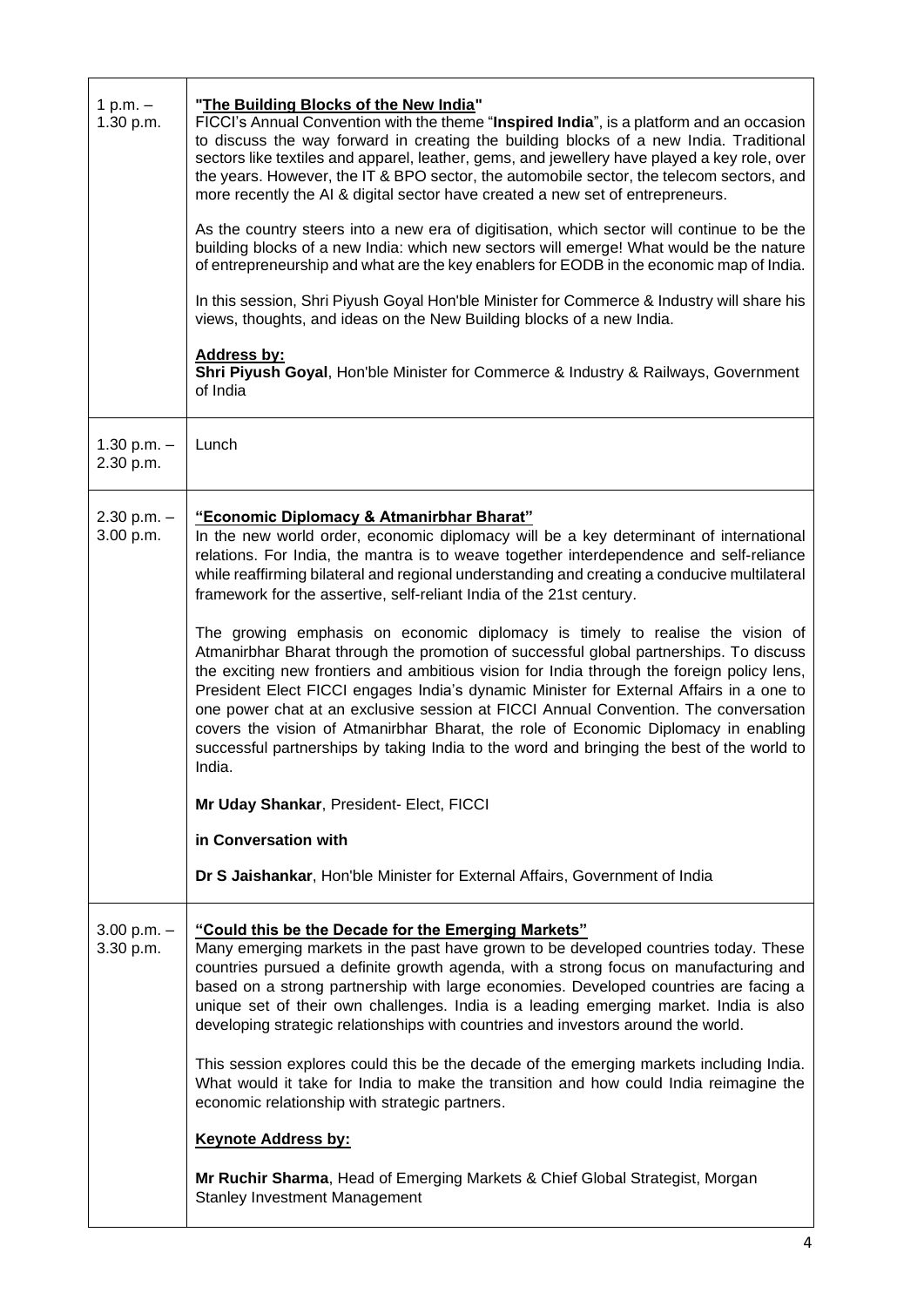| 3.30 p.m. $-$<br>3.45 p.m.   | <b>Break</b>                                                                                                                                                                                                                                                                                                                                                                                                                                                                                                                                                                  |
|------------------------------|-------------------------------------------------------------------------------------------------------------------------------------------------------------------------------------------------------------------------------------------------------------------------------------------------------------------------------------------------------------------------------------------------------------------------------------------------------------------------------------------------------------------------------------------------------------------------------|
| $3.45$ p.m. $-$<br>5.00 p.m. | "Vaccine Magic and reimagining healthcare in a post COVID world"                                                                                                                                                                                                                                                                                                                                                                                                                                                                                                              |
|                              | This pandemic has highlighted the need for a complete overhaul and for providers and<br>Governments to reimagine the ways of healthcare delivery. Nations and States are already<br>re-evaluating the healthcare systems and processes and as a result, the Telemedicine<br>Guidelines were issued, Production linked incentive schemes for the manufacture of API's<br>and Key intermediates as well as medical equipment were launched.                                                                                                                                     |
|                              | The Indian government also announced the National Healthcare Digital Mission. As the<br>world waits for a vaccine to defeat COVID-19, many questions are being raised about<br>adequate availability of the vaccine, effective distribution networks, the supply chain, the<br>delivery and inoculation capability, public trust and most essential, global co-operation,<br>are some of it. The cost of such a massive immunization programme weighs on the minds<br>of people and governments alike.                                                                        |
|                              | As the world moves to a contactless economy, drivers like Telehealth, IoT, AI can play a<br>crucial role in the delivery of Healthcare, this will define new standards of patient care and<br>treatment pathways.                                                                                                                                                                                                                                                                                                                                                             |
|                              | This session will review the lessons learnt, evaluate which parts of the initiatives<br>accelerated during the crisis will become mainstream and what Private- Public<br>Partnerships would emerge and how nations can and will collaborate going forward. What<br>is the current state of the development of vaccine, when could one reasonably expect the<br>vaccine to be available, what is the preparedness in terms of manufacture, distribution and<br>delivery, what more could be done for this to be accelerated through partnerships within<br>India and globally. |
|                              | This Session will also discuss how India could become a leading vaccine, pharmaceuticals<br>and healthcare provider to the world and how we will vaccinate 1B people!                                                                                                                                                                                                                                                                                                                                                                                                         |
|                              | <b>Keynote Speaker:</b>                                                                                                                                                                                                                                                                                                                                                                                                                                                                                                                                                       |
|                              | Dr V K Paul, Member, NITI Aayog                                                                                                                                                                                                                                                                                                                                                                                                                                                                                                                                               |
|                              | <b>Special Address:</b>                                                                                                                                                                                                                                                                                                                                                                                                                                                                                                                                                       |
|                              | Dr Prathap C Reddy, Chairman, Apollo Hospitals Group                                                                                                                                                                                                                                                                                                                                                                                                                                                                                                                          |
|                              | <b>Special Address:</b>                                                                                                                                                                                                                                                                                                                                                                                                                                                                                                                                                       |
|                              | Lord David Prior, Chair, NHS England                                                                                                                                                                                                                                                                                                                                                                                                                                                                                                                                          |
|                              | Panellists:                                                                                                                                                                                                                                                                                                                                                                                                                                                                                                                                                                   |
|                              | Dr Habil Khorakiwala, Past President, FICCI & Chairman, Wockhardt Limited<br>Mr Pankaj Patel, Past President, FICCI & Chairman, Cadila Heathcare Ltd.<br>$\bullet$<br>Dr Krishna Ella, CMD, Bharat Biotech International Ltd<br>Mr Gagandeep Singh, Country President, AstraZeneca<br>Mr S Sridhar, Managing Director, Pfizer India Limited<br>$\bullet$                                                                                                                                                                                                                      |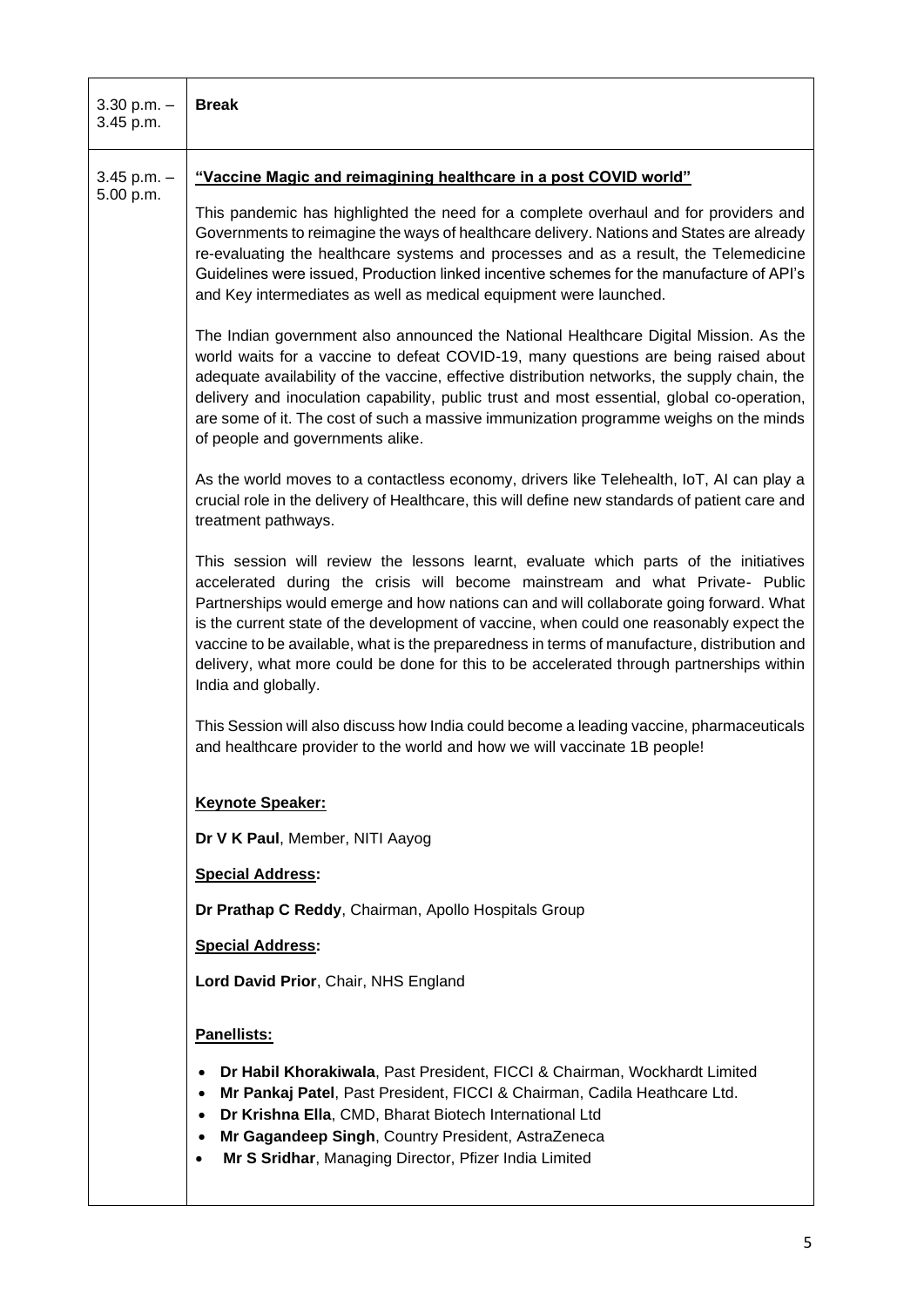| 5.00 p.m. -<br>5.30 p.m. | "Aspiring Odisha for Inspired India"<br>States are the building block and growth engines of the country. The "inspired India" is<br>in a way all about the states realizing their full potential and lead the charge for an India<br>of tomorrow. Odisha has seen tremendous growth over the years and has emerged as<br>one of the most sought after investment destinations in the country. The session<br>explores the factors behind its growth story with Hon'ble Chief Minister of Odisha sharing<br>his vision for the all round development.<br><b>Interventions by Industry Leaders</b><br>Mr Harsh Pati Singhania, Past President, FICCI &<br>Vice Chairman & MD, J K Paper Ltd<br>Mr Sandip Somany, Past President, FICCI &<br>$\bullet$<br>Vice Chairman & Managing Director, Somany Impresa Group<br><b>Address by:</b><br>Shri Naveen Patnaik, Hon'ble Chief Minister of Odisha |
|--------------------------|-----------------------------------------------------------------------------------------------------------------------------------------------------------------------------------------------------------------------------------------------------------------------------------------------------------------------------------------------------------------------------------------------------------------------------------------------------------------------------------------------------------------------------------------------------------------------------------------------------------------------------------------------------------------------------------------------------------------------------------------------------------------------------------------------------------------------------------------------------------------------------------------------|
| $5.30$ p.m. $-$          | "CAPITAL - funding India's US\$ 5 trillion economy"                                                                                                                                                                                                                                                                                                                                                                                                                                                                                                                                                                                                                                                                                                                                                                                                                                           |
| 7.00 p.m.                | "It's all about the Money, Honey"                                                                                                                                                                                                                                                                                                                                                                                                                                                                                                                                                                                                                                                                                                                                                                                                                                                             |
|                          | As India aspires to be a \$5 trillion economy by 2024-2025, analysts believe that it might<br>take two or three years longer due to the global pandemic. For the country to achieve its<br>dream, the growth rate in the post-pandemic recovery phase will have to be over 10-12 %<br>consistently. This would require significant investment from the private sector and the<br>government. Banks too will have a crucial role to play in this.                                                                                                                                                                                                                                                                                                                                                                                                                                              |
|                          | Capital in India is accessed and dispersed differently from other parts of the world.<br>Understanding the nuances, structure and the entire ecosystem for an accelerated growth<br>is critical.                                                                                                                                                                                                                                                                                                                                                                                                                                                                                                                                                                                                                                                                                              |
|                          | A number of policy announcements, by both the central and state governments, have<br>aimed to attract FDI. However, a large amount of capital could push the needle towards<br>creating a \$5 trillion economy. This requires increased participation from the private sector,<br>including PE firms, venture capitalists, and start-ups.                                                                                                                                                                                                                                                                                                                                                                                                                                                                                                                                                     |
|                          | This session will discuss how India will create a financial architecture for a \$5 trillion<br>economy. The session will examine and explore the possibilities of new initiatives, and the<br>actions regulators, government, and industry could take. The role of FDI, FII, PE & VC<br>funds in this enormous proposition will be a key focus area of the session.                                                                                                                                                                                                                                                                                                                                                                                                                                                                                                                           |
|                          | <b>Keynote Address:</b><br>Mr Mark Machin, President, Canada Pension Plan Investment Board                                                                                                                                                                                                                                                                                                                                                                                                                                                                                                                                                                                                                                                                                                                                                                                                    |
|                          | <b>Moderation by:</b><br>Mr Rashesh Shah, Past President, FICCI & Chairman & CEO, Edelweiss Group                                                                                                                                                                                                                                                                                                                                                                                                                                                                                                                                                                                                                                                                                                                                                                                             |
|                          | Panellists:<br>Mr Ashwani Bhatia, Managing Director, State Bank of India<br>$\bullet$<br>Mr Sanjay Nayar, Partner and CEO, KKR India<br>$\bullet$<br>Mr Bhargav Dasgupta, Chairman, FICCI National Committee on Insurance &<br>$\bullet$<br>Managing Director & CEO, ICICI Lombard General Insurance                                                                                                                                                                                                                                                                                                                                                                                                                                                                                                                                                                                          |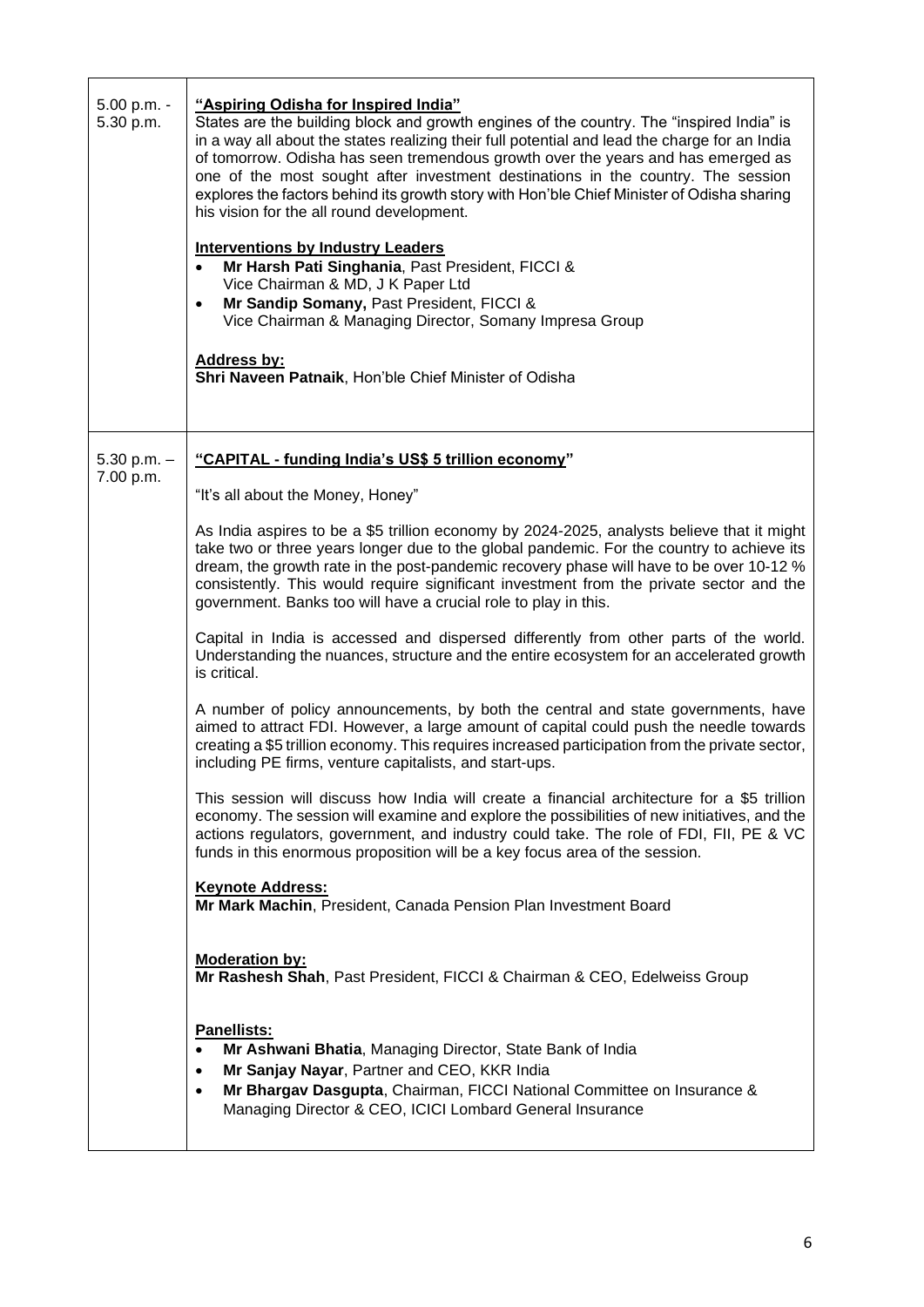|                            | Monday, December 14, 2020                                                                                                                                                                                                                                                                                                                                                                                                                                                                                                                                                                                                                                                                                                                                                                                                                                                                                                                                                                                                                                                                                                                                                                                                                                                                                                             |
|----------------------------|---------------------------------------------------------------------------------------------------------------------------------------------------------------------------------------------------------------------------------------------------------------------------------------------------------------------------------------------------------------------------------------------------------------------------------------------------------------------------------------------------------------------------------------------------------------------------------------------------------------------------------------------------------------------------------------------------------------------------------------------------------------------------------------------------------------------------------------------------------------------------------------------------------------------------------------------------------------------------------------------------------------------------------------------------------------------------------------------------------------------------------------------------------------------------------------------------------------------------------------------------------------------------------------------------------------------------------------|
| $9.00 a.m. -$<br>9.30 a.m. | "Leveraging ICT for Economic Revival in Post COVID-19 Era"<br>COVID-19 has transformed the digital adoption among nations, institutions, industry and<br>individuals. Data is the new Oil. The government had launched the Digital India initiative.<br>The JAM trinity has enabled the introduction and expansion of digital payments among<br>other benefits. It is clear that the electronics Sector in India would be a key driver of growth<br>going forward. Many initiatives such as the PLI Scheme to attract manufacturing have<br>been announced. Major relaxations on enabling work from home have also been<br>announced.<br>This session would focus on what it would take to mainstream the COVID led adoption in<br>the new normal, what are the next steps in making India a Global Electronics hub.<br><b>Address by:</b><br>Shri Ravi Shankar Prasad, Hon'ble Minister for Law & Justice, Communications and<br>Electronics & Information Technology, Government of India                                                                                                                                                                                                                                                                                                                                           |
| 9.30 a.m. -<br>10.00 a.m.  | "Quest for Sufficiency & Sustainability of Indian Power Sector"<br>As economic activity grows and we move towards a 5 Trillion \$ Economy, the need for<br>energy would grow. In addition with India leading the adoption of targets as envisaged in<br>the Paris accord, the share of renewables in the total share of power would continue to<br>rise. The Government has taken a number of initiatives in both the power as well as<br>renewable sector. Many more reforms are underway.<br>This session would focus on how India could attain both sufficiency and sustainability in<br>the Power Sector. As well as how to build on the current reforms, the proposed new<br>measures and the need for greater stakeholder collaboration and partnership.<br><b>Address by:</b><br>Shri R K Singh, Hon'ble Minister for Power, Government of India                                                                                                                                                                                                                                                                                                                                                                                                                                                                               |
| 10.00 a.m.-<br>11.00 a.m.  | "Edu-volution and the Future of Jobs"<br>The pandemic has radically altered the education and skills sector. In a world where<br>lockdowns have suspended regular life, classes and exams have moved online. The<br>education sector, especially during the COVID-19 pandemic has undergone a paradigm<br>shift and has re-invented itself.<br>As firms have continued to invest in technology for services, payments, and even<br>contactless delivery, the required skill sets have also undergone a change. Every sector<br>from manufacturing to healthcare is undergoing significant changes. It is now important<br>for us to create a culture of lifetime learning and education and resist traditional models<br>and embrace a Digi physical approach. This transition to a digital world however has<br>challenges around access, affordability, and acceptability. To bridge this gap, the<br>government has rolled out the New Education Policy (NEP) 2020, with focus on Education<br>& Skilling as integral to India's economic success.<br>This session will focus on these critical areas, explore what would the jobs of the future<br>look like, review various facets of the NEP and discuss the way forward. Deliberate on the<br>importance of skills and education that will prime India's youth for the future. |